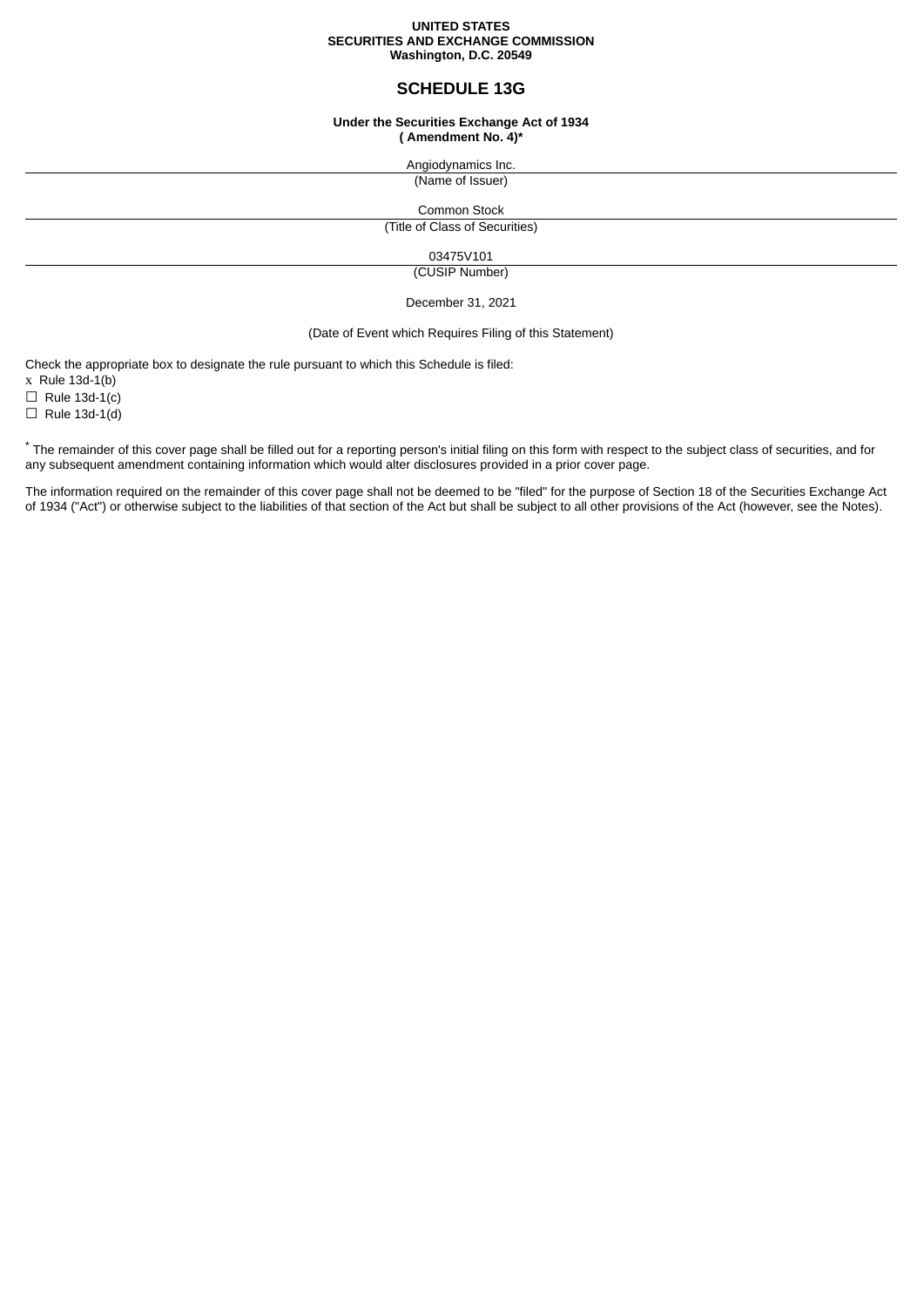# 1. NAMES OF REPORTING PERSONS Victory Capital Management Inc. I.R.S. IDENTIFICATION NOS. OF ABOVE PERSONS (ENTITIES ONLY) 13-2700161 2. CHECK THE APPROPRIATE BOX IF A MEMBER OF A GROUP (see instructions) (a)  $\Box$ (b)  $\Box$ 3. SEC USE ONLY 4. CITIZENSHIP OR PLACE OF ORGANIZATION New York NUMBER OF SHARES BENEFICIALLY OWNED BY EACH REPORTING PERSON WITH 5. SOLE VOTING POWER 2,187,047 6. SHARED VOTING POWER  $\Omega$ 7. SOLE DISPOSITIVE POWER 2,214,462 8. SHARED DISPOSITIVE POWER 0 9. AGGREGATE AMOUNT BENEFICIALLY OWNED BY EACH REPORTING PERSON 2,214,462 10. CHECK IF THE AGGREGATE AMOUNT IN ROW (9) EXCLUDES CERTAIN SHARES (see instructions)  $\quad \Box$ 11. PERCENT OF CLASS REPRESENTED BY AMOUNT IN ROW (9) 5.73% 12. TYPE OF REPORTING PERSON (see instructions) IA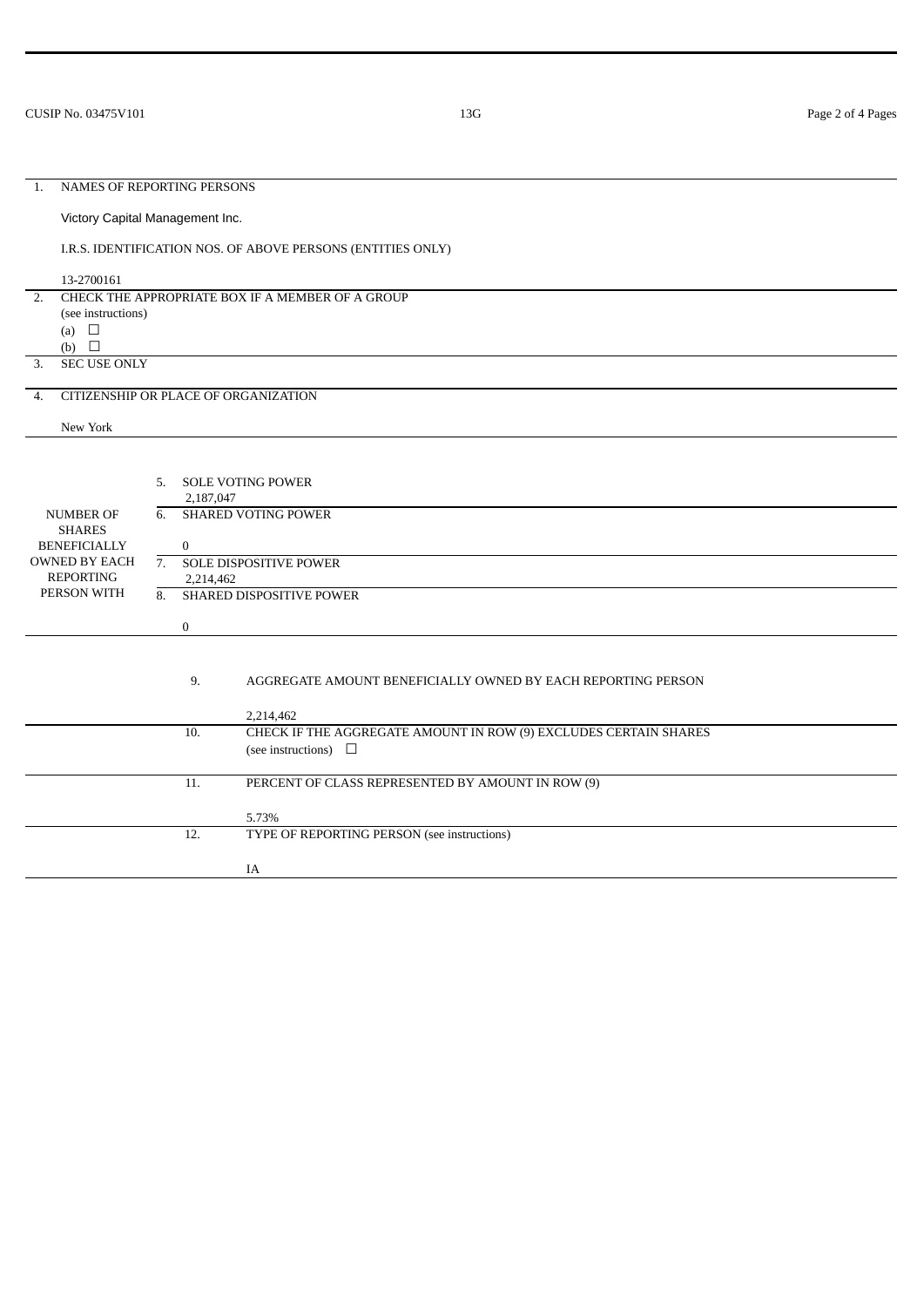#### CUSIP No. 03475V101 2003 Page 3 of 4 Pages

# **Item 1.**

- (a) Name of Issuer Angiodynamics Inc.
- (b) Address of Issuer's Principal Executive Offices 14 Plaza Drive Latham NY 12110

#### **Item 2.**

- (a) Name of Persons Filing Victory Capital Management Inc.
- (b) Address of the Principal Office or, if none, residence 4900 Tiedeman Rd. 4<sup>th</sup> Floor Brooklyn, OH 44144
- (c) Citizenship New York
- (d) Title of Class of Securities Common Stock
- (e) CUSIP Number 03475V101

#### **Item 3. If this statement is filed pursuant to §§240.13d-1(b) or 240.13d-2(b) or (c), check whether the person filing is a:**

- (a)  $\Box$  Broker or dealer registered under section 15 of the Act (15 U.S.C. 780).
- (b)  $\Box$  Bank as defined in section 3(a)(6) of the Act (15 U.S.C. 78c).
- (c)  $\Box$  Insurance company as defined in section 3(a)(19) of the Act (15 U.S.C. 78c).
- (d) ☐ Investment company registered under section 8 of the Investment Company Act of 1940 (15 U.S.C. 80a-8).
- (e) x An investment adviser in accordance with  $\S 240.13d-1(b)(1)(ii)(E)$ ;
- (f)  $\Box$  An employee benefit plan or endowment fund in accordance with §240.13d-1(b)(1)(ii)(F);
- (g)  $\Box$  A parent holding company or control person in accordance with §240.13d-1(b)(1)(ii)(G);
- (h) ☐ A savings associations as defined in Section 3(b) of the Federal Deposit Insurance Act (12 U.S.C. 1813);
- (i) ☐ A church plan that is excluded from the definition of an investment company under section 3(c)(14) of the Investment Company Act of 1940 (15 U.S.C. 80a-3);
- (j)  $\Box$  Group, in accordance with §240.13d-1(b)(1)(ii)(J).

#### **Item 4. Ownership.**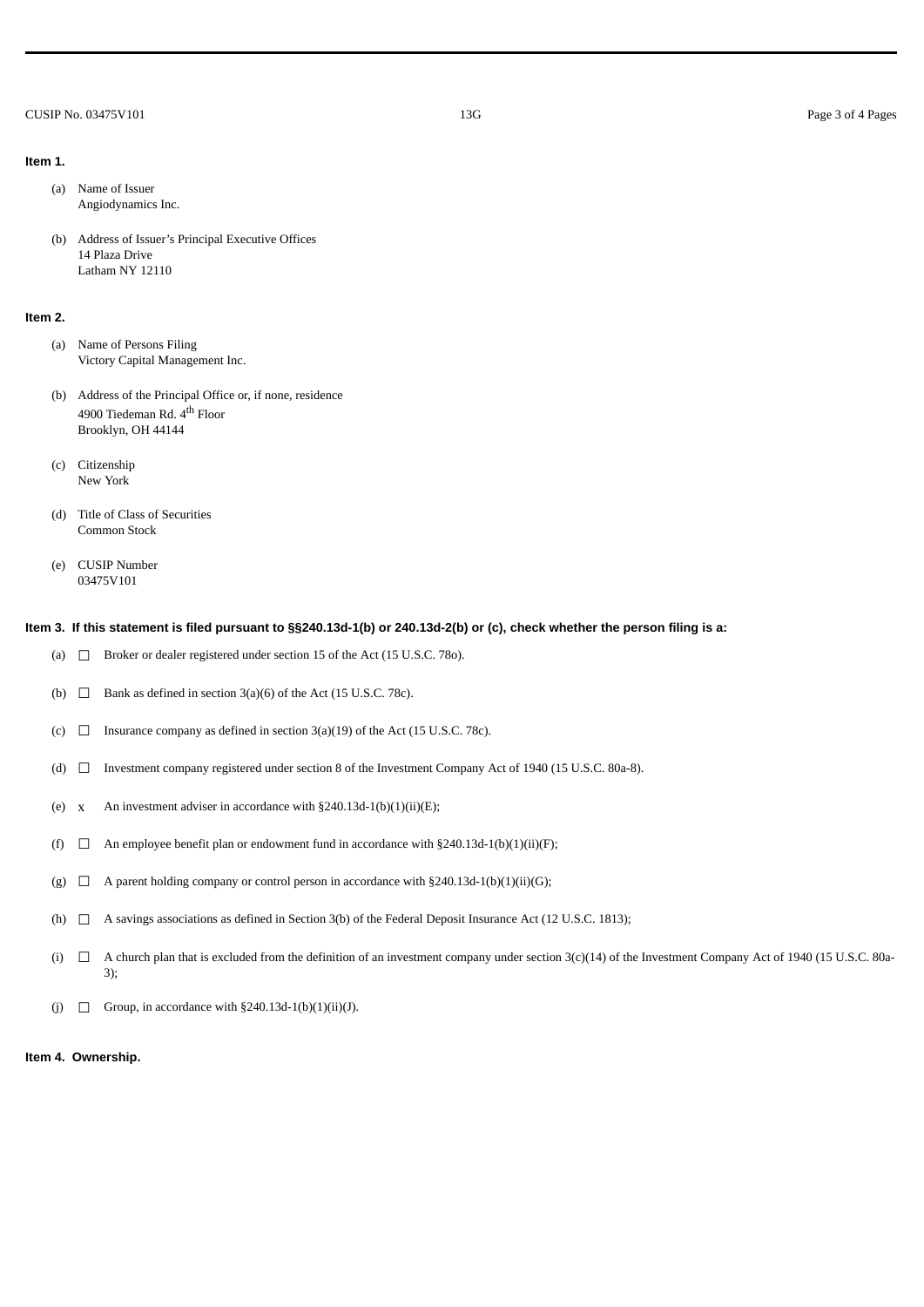Provide the following information regarding the aggregate number and percentage of the class of securities of the issuer identified in Item 1.

- (a) Amount beneficially owned: 2,214,462
- (b) Percent of class: 5.73%
- (c) Number of shares as to which the person has:
	- (i) Sole power to vote or to direct the vote: 2,187,047
	- (ii) Shared power to vote or to direct the vote: 0
	- (iii) Sole power to dispose or to direct the disposition of: 2,214,462
	- (iv) Shared power to dispose or to direct the disposition of: 0

*Instruction*. For computations regarding securities which represent a right to acquire an underlying security *see* §240.13d-3(d)(1).

#### **Item 5. Ownership of Five Percent or Less of a Class.**

If this statement is being filed to report the fact that as of the date hereof the reporting person has ceased to be the beneficial owner of more than five percent of the class of securities, check the following  $\Box$ 

### **Item 6. Ownership of More than Five Percent on Behalf of Another Person.**

The clients of Victory Capital Management Inc., including investment companies registered under the Investment Company Act of 1940 and separately managed accounts, have the right to receive or the power to direct the receipt of dividends from, or the proceeds from the sale of, the class of securities reported herein. No client has the right to receive or the power to direct the receipt of dividends from, or the proceeds from the sale of, more than 5% of such class.

#### **Item 7. Identification and Classification of the Subsidiary Which Acquired the Security Being Reported on By the Parent Holding Company.**

Not applicable

## **Item 8. Identification and Classification of Members of the Group.**

Not applicable.

# **Item 9. Notice of Dissolution of Group.**

Not applicable.

#### **Item 10. Certification.**

(a) The following certification shall be included if the statement is filed pursuant to §240.13d-1(b):

By signing below I certify that, to the best of my knowledge and belief, the securities referred to above were acquired and are held in the ordinary course of business and were not acquired and are not held for the purpose of or with the effect of changing or influencing the control of the issuer of the securities and were not acquired and are not held in connection with or as a participant in any transaction having that purpose or effect.